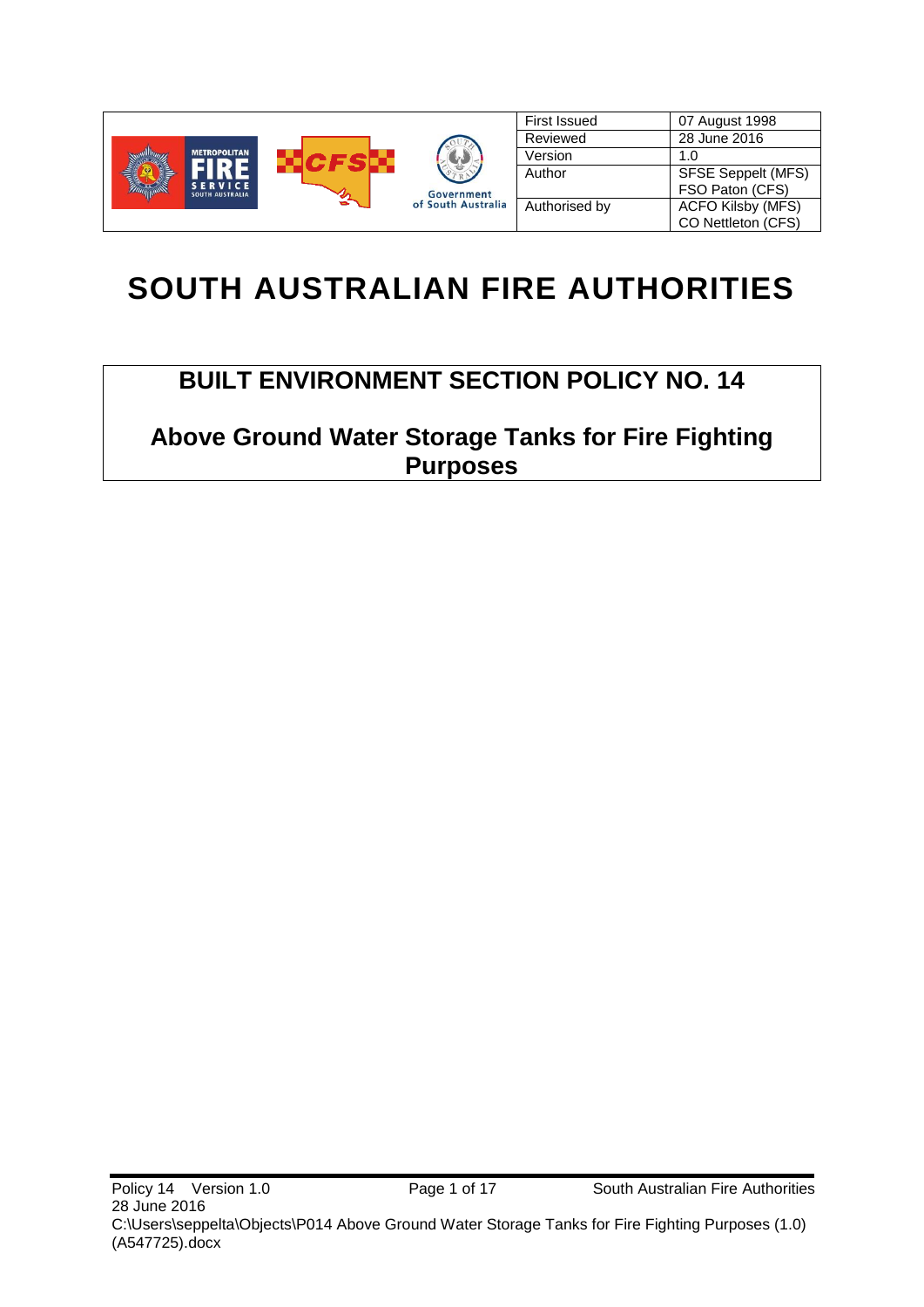# **DOCUMENT CONTROLS**

#### **Revision History:**

| <b>Version</b> | <b>Revision Description</b>              | <b>Date</b>  |  |
|----------------|------------------------------------------|--------------|--|
|                | First issue                              | 07 July 2008 |  |
| 1.0            | General Departmental review 28 June 2016 |              |  |

#### **List of Amendments:**

| <b>Clause</b>                     | <b>Amendment</b>               |
|-----------------------------------|--------------------------------|
| Document control/revision history | added                          |
| Table of contents                 | added                          |
| Glossary                          | added                          |
| <b>Definitions</b>                | added                          |
| <b>Referenced Standards</b>       | added                          |
| General                           | minor revisions and formatting |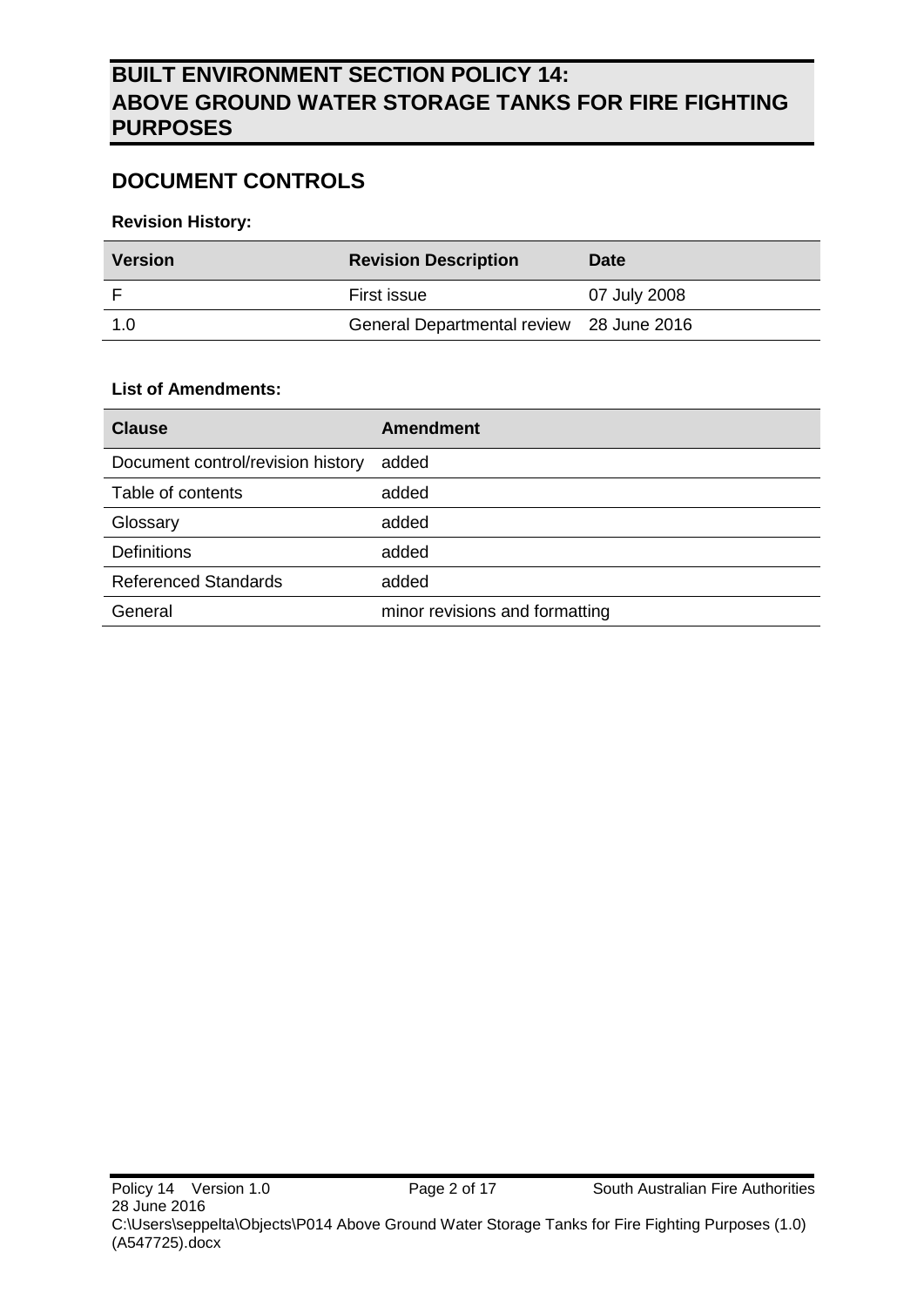# **CONTENTS**

| 1              |                                |                                                    |  |
|----------------|--------------------------------|----------------------------------------------------|--|
| $\overline{2}$ |                                |                                                    |  |
| 3              |                                |                                                    |  |
| 4              |                                |                                                    |  |
| 5              |                                | STORAGE TANK CONNECTIONS, VALVES AND ACCESSORIES 8 |  |
|                | 5.1                            |                                                    |  |
|                | 5.1.1<br>5.1.2<br>5.1.3<br>5.2 |                                                    |  |
|                | 5.3                            |                                                    |  |
|                | 5.4                            |                                                    |  |
|                | 5.5                            |                                                    |  |
|                | 5.6                            |                                                    |  |
|                | 5.7                            |                                                    |  |
|                | 5.8                            |                                                    |  |
| 6              |                                |                                                    |  |
| $\overline{7}$ |                                |                                                    |  |
| 8              |                                |                                                    |  |
| 9              |                                |                                                    |  |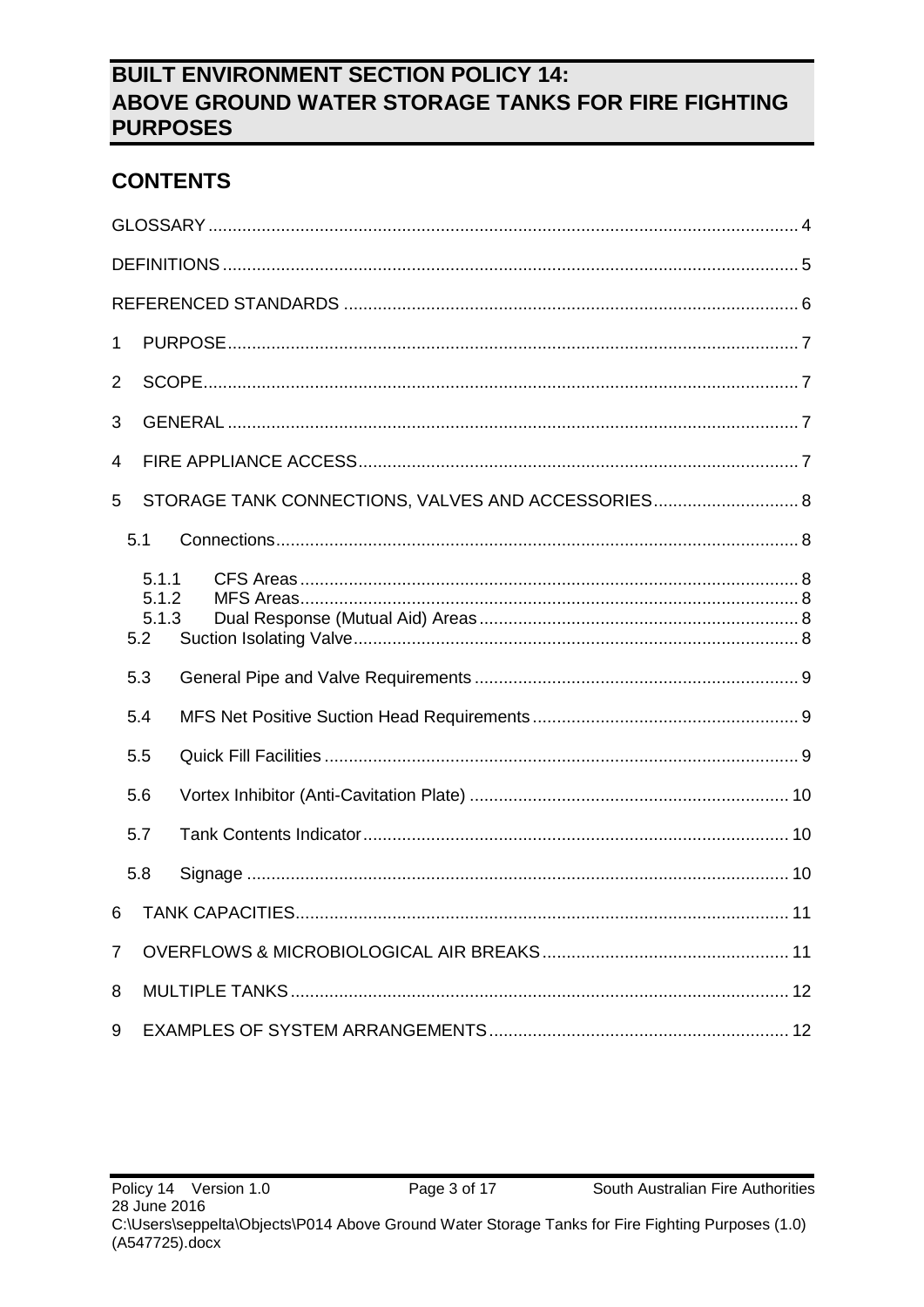### <span id="page-3-0"></span>**GLOSSARY**

| AS         | Australian Standard                        |
|------------|--------------------------------------------|
| AS/NZS     | Australian/New Zealand Standard            |
| BCA        | <b>Building Code of Australia</b>          |
| <b>CFS</b> | South Australian Country Fire Service      |
| <b>MFS</b> | South Australian Metropolitan Fire Service |
| NCC.       | <b>National Construction Code</b>          |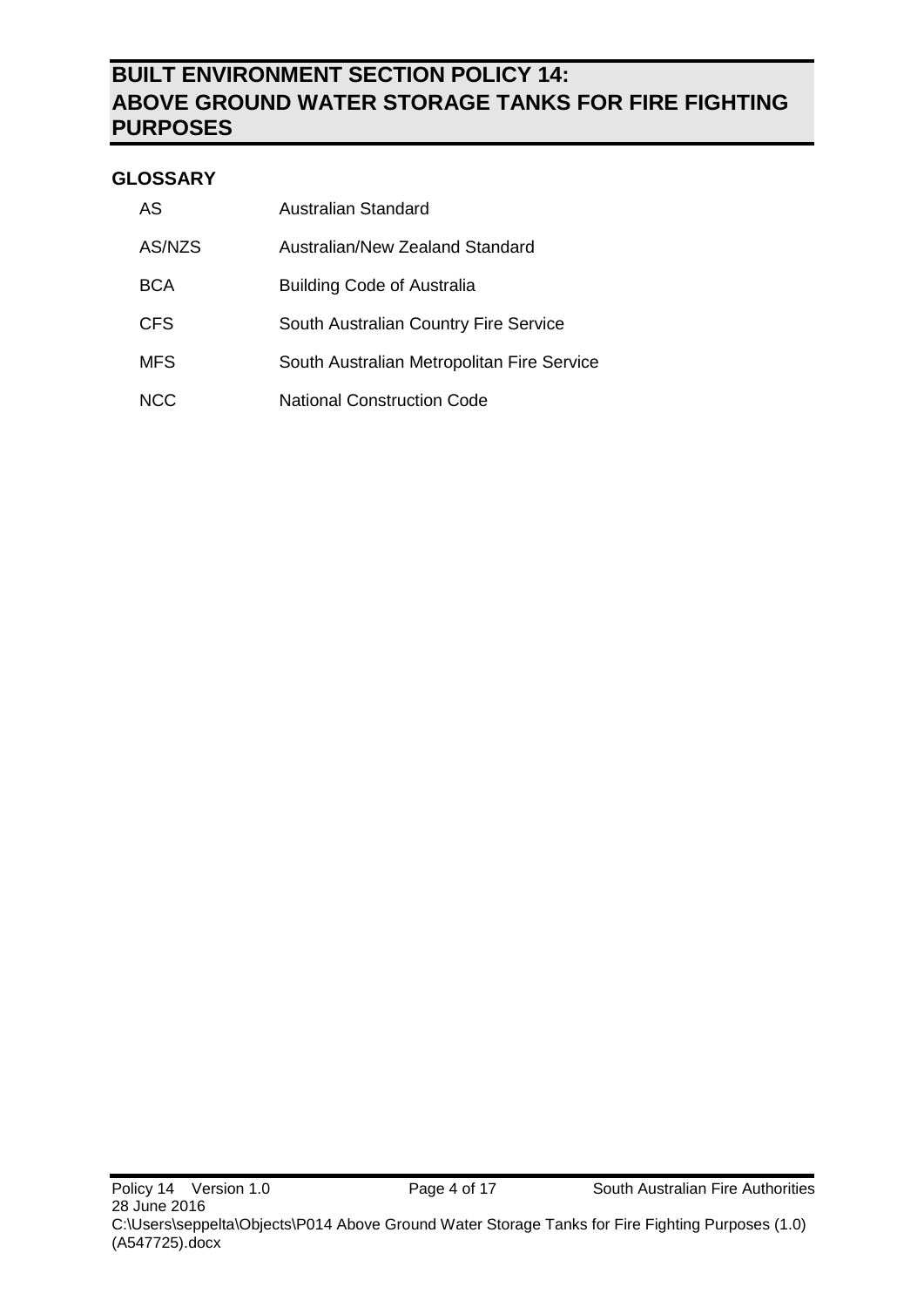### <span id="page-4-0"></span>**DEFINITIONS**

For the purpose of this document, the following definitions apply.

#### **Dual Response Areas (also referred to as Mutual Aid Areas)**

Any defined area adjacent to the SAMFS/CFS boundary that is mutually agreed and documented for Mutual Aid purposes and that may initiate a response from either fire service. (MFS SOP No. 7)

#### **Hardstand**

(As per AS 2419.1)

An identifiable and clearly marked trafficable all-weather, self-draining pavement providing access and capable of supporting a fire brigade pumping appliance during firefighting operations in the order of 21T GVM.

Note: Examples of pavements are bituminous concrete, compacted aggregate, concrete or similar surfaces.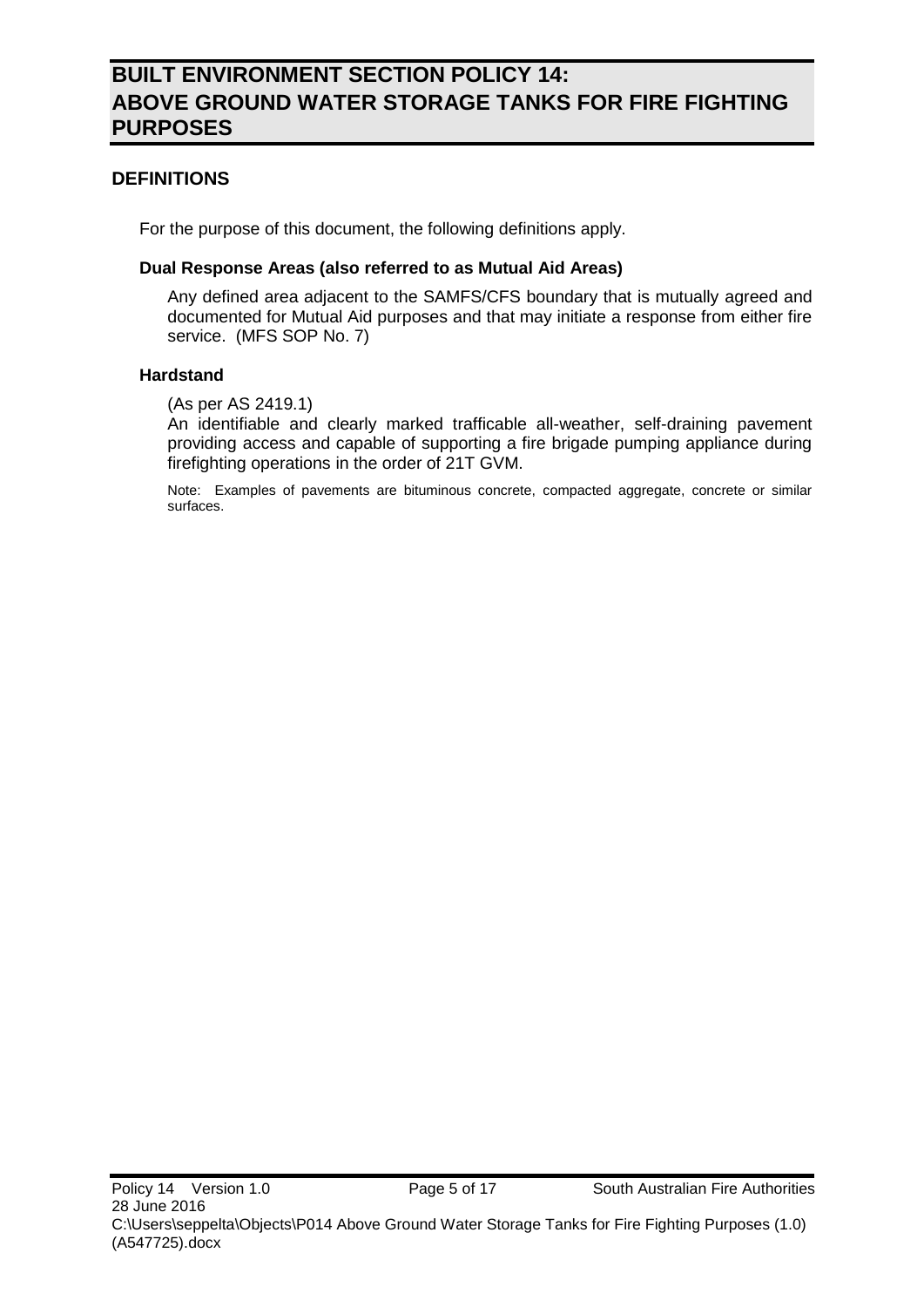### <span id="page-5-0"></span>**REFERENCED STANDARDS**

The following Australian (and other) Standards are referred to in this Schedule:

| AS 1851                                  | Australian Standard 1851 – Maintenance of fire protection systems<br>and equipment |                                                             |                                      |  |  |     |
|------------------------------------------|------------------------------------------------------------------------------------|-------------------------------------------------------------|--------------------------------------|--|--|-----|
| AS 2118                                  | Australian Standard 2118 - Automatic fire sprinkler systems                        |                                                             |                                      |  |  |     |
| AS 2419                                  | Australian Standard 2419 - Fire hydrant installations                              |                                                             |                                      |  |  |     |
| AS 3500 (set)                            | Australian/New Zealand Standard 3500 Set - Plumbing<br>drainage                    |                                                             |                                      |  |  | and |
| Minister's Specification SA H3.2         |                                                                                    | Concessions and specific requirements for farm<br>buildings |                                      |  |  |     |
| <b>SAMFS Equipment Specification 001</b> |                                                                                    |                                                             | Storz Couplings, Adaptors & Reducers |  |  |     |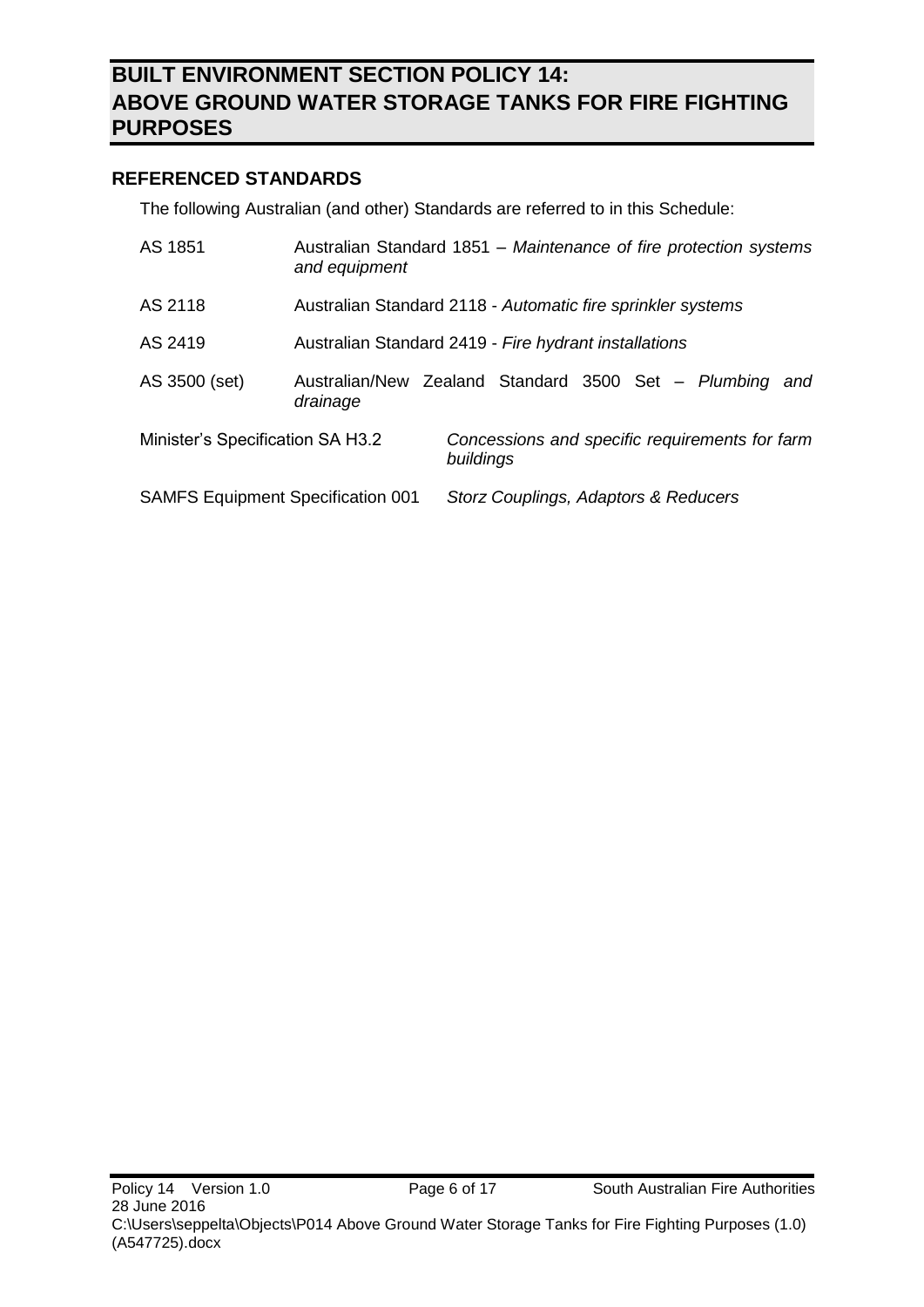### <span id="page-6-0"></span>**1 PURPOSE**

To provide advice specifying the requirements of the South Australian fire authorities, being the South Australian Metropolitan Fire Service (MFS) and the South Australian Country Fire Service (CFS) as per the South Australian Development Act 1993, in regards to above ground water storage tanks for firefighting purposes.

### <span id="page-6-1"></span>**2 SCOPE**

This policy applies to above ground external water storage tanks used for firefighting purposes as typically found adjacent to commercial buildings. This policy specifies additional provisions to the requirements found in the relevant Australian Standards for water storage tanks for firefighting purposes.

Water for firefighting for residential premises in bushfire prone areas is subject to Minister's Specification SA 78.

### <span id="page-6-2"></span>**3 GENERAL**

Firefighting water storage tanks shall be of approved size, accessible by a fire appliance and incorporate valves and water connections as nominated in this document.

Two tanks must be provided where the floor area of the building or combined area of buildings served exceeds 2,000m<sup>2</sup>. In all other cases a single tank may be provided.

See Section [5](#page-7-0) for details on the required tank and fire service connections.

It is recommended that specific advice be obtained from the relevant fire authority before any fire tank system is constructed.

### <span id="page-6-3"></span>**4 FIRE APPLIANCE ACCESS**

Tanks shall be located such that appliance hardstand areas are located no closer than 10m to any building or fire source feature. The hardstand must be provided adjacent to the tanks so that a fire brigade pumping appliance can be positioned with its pump inlet connection not more than **4.5 metres** from the tank suction connection. Refer [Figure 7](#page-16-0) for typical hardstand arrangements.

Where two large bore connections are installed, the distance between the connections must be not less than **10 metres**.

The hard standing must be horizontal and 450 - 600mm below the centreline of the large bore suction connection.

Where a building is not sprinkler protected and tanks are located within 10m of the building, they shall be constructed of concrete or steel, or be provided with a 90/90/90 radiant heat barrier of an appropriate size between it and the building.

The use of in ground tanks requires special consideration by the relevant fire authority.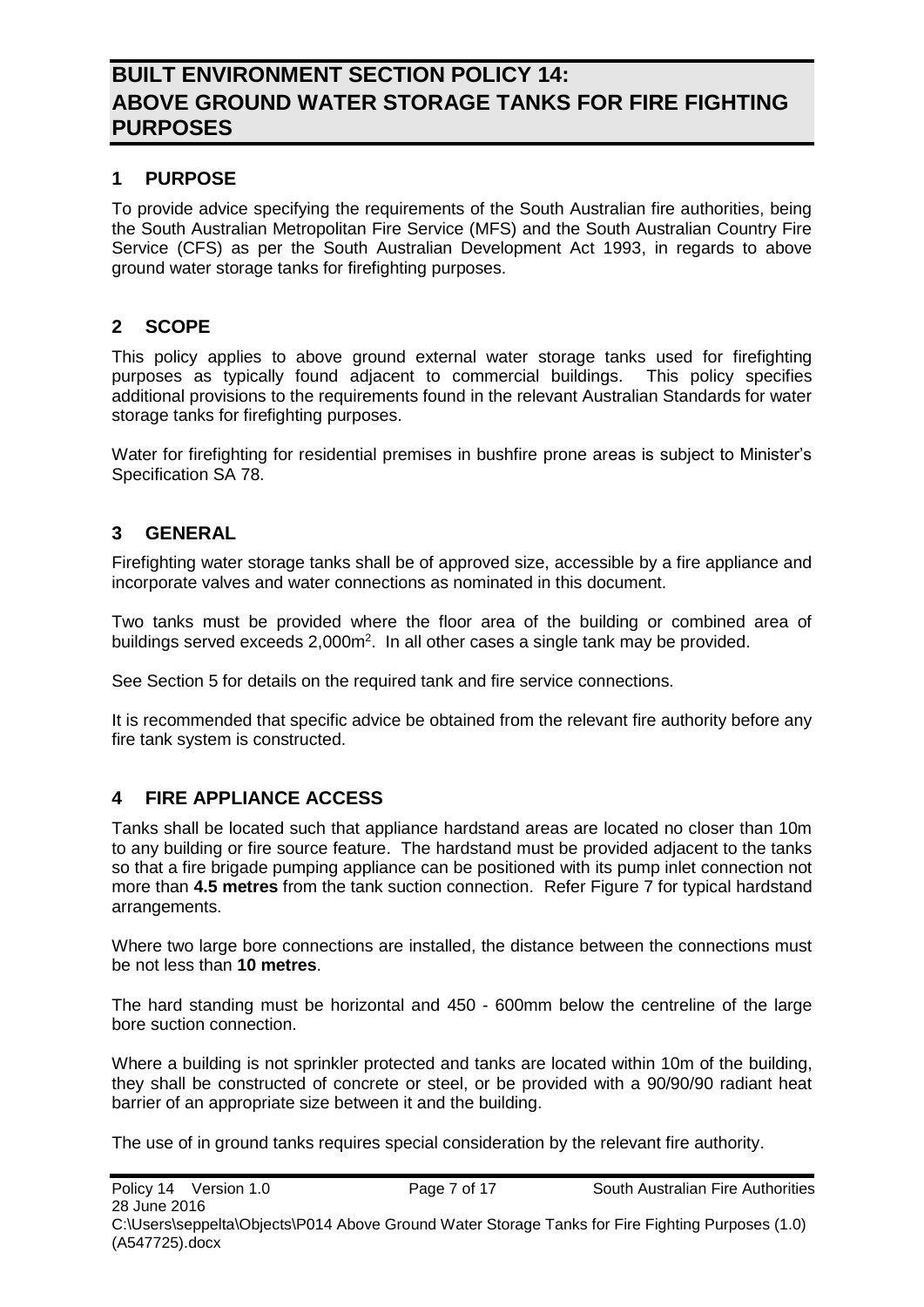### <span id="page-7-0"></span>**5 STORAGE TANK CONNECTIONS, VALVES AND ACCESSORIES**

### <span id="page-7-1"></span>**5.1 Connections**

All suction connections provided shall be Storz connections in accordance with MFS Equipment Specification 001 *Storz Couplings, Adaptors & Reducers*.

Where a tank is not located in a secure area, each valve must be padlocked in the closed position with the padlock keyed equivalent to the Lockwood 003 lock.

*NOTE: The use of traditional hydrant landing valves is permitted only where the valve jumper*  is held captive in the valve spindle. It has been found that with the traditional hydrant *valve, the rubber washer vulcanises to the valve seat due to heat from direct sunlight, and the jumper remains securely in place when the valve spindle is raised because there is insufficient static pressure to lift the valve jumper.* 

#### <span id="page-7-2"></span>*5.1.1 CFS Areas*

Small bore: each tank, or a common tank manifold, must be fitted with a minimum of 2x 65mm nominal bore, rigid feed connections, each comprising a 65mm diameter, leveloperated ball or butterfly valve, or a gate valve, each with a 65mm nominal bore Storz connection with a blank cap and captive chain.

Large bore: each tank, or a common tank manifold, must also be fitted with not less than one suction point comprising a 125mm Storz connection suitable for use by the CFS. The connection must include a 125mm – 100mm Storz adaptor, fitted with a 100mm cap and captive chain.

#### <span id="page-7-3"></span>*5.1.2 MFS Areas*

Each tank, or a common tank manifold, must be fitted with one large bore suction point comprising a 150mm Storz connection, complete with a metal plug and captive chain.

150mm large bore connections are rated up to 60 L/s. Where the system flow is greater than this, additional connections will be required.

#### <span id="page-7-4"></span>*5.1.3 Dual Response (Mutual Aid) Areas*

Each tank, or a common tank manifold, must be fitted with a minimum of 2x 65mm nominal bore, rigid feed connections, each comprising a 65mm diameter, level-operated ball or butterfly valve, or a gate valve, each with a 65mm nominal bore Storz connection with a blank cap and captive chain.

Each tank, or a common tank manifold, must be fitted with not less than one suction point comprising a 150mm Storz connection with a 150mm to 125mm Storz adaptor, and a 125mm to 100mm Storz adaptor, fitted with a 100mm blank cap and captive chain.

#### <span id="page-7-5"></span>**5.2 Suction Isolating Valve**

Each large bore suction connection must be provided with a lever or gear operated, normally closed butterfly stop valve, of not less than 150mm nominal bore (see [Figure 1](#page-12-0) for more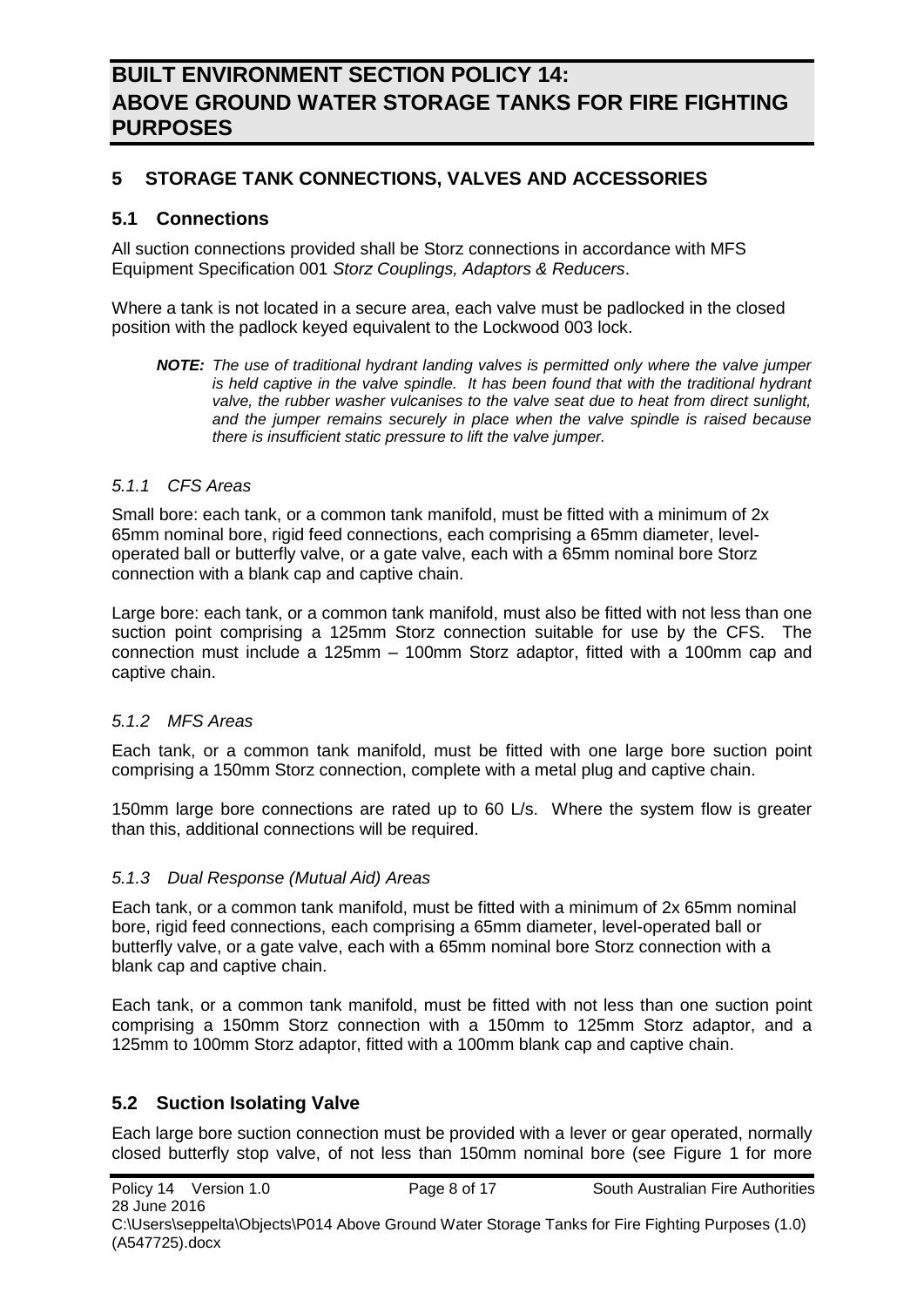information). Where a tank is not located in a secure area, then each valve must be secured in the closed position by a padlock keyed equivalent to the Lockwood 003 lock.

### <span id="page-8-0"></span>**5.3 General Pipe and Valve Requirements**

All pipe and pipe fittings used in above ground fire hydrant and/or tank installations, including booster connections, must be in accordance with AS 2419.1. As per this Standard, plastic pipes and pipe fittings are not permitted to be used for any part of the systems that is above ground.

Valves suitable for use with water storage facilities as detailed in this document must:

- a) Be of **all-metal** construction in accordance with AS 2419.2 *Fire hydrant installations, Part 2: Fire hydrant valves*.
- b) Be capable of being locked in the open or closed position as appropriate.
- c) Be listed by the water supply authority and suitable for the working pressures experienced at the valve location.

Butterfly stop valves comprise two principal parts the valve body and the valve operator, and must incorporate the following:

- i) Employ an **all-metal** construction, low torque, gear-driven wheel or crank operator complete with a "Chisel" or equal type raised valve position indicator. This must indicate to a fire fighter by feel, through protective gloves, the position of the valve, and in normal circumstances will readily visually indicate the position of the valve butterfly when the valve actuator is viewed from above or to the side; or
- ii) Employ an **all-metal** construction lever operator with notch plate to permit partial opening of the valve. The position of the lever is to be parallel to the longitudinal axis of the pipe when the valve is open and must not interfere with the swing of any hose coupling keys used by fire fighters to attach hose to the outlet.

### <span id="page-8-1"></span>**5.4 MFS Net Positive Suction Head Requirements**

MFS pumps are designed to operate at their duty point (typically 1,000 GPM at 1,000 kPa) with a maximum Net Positive Suction Head (NPSH) of  $3.0m$  (H<sub>2</sub>O). All tank installation designs are considered to be high demand (tanks below ground or remote from the booster) should be reviewed to determine the actual NPSH required.

### <span id="page-8-2"></span>**5.5 Quick Fill Facilities**

Where reticulated mains supply is available automatic inflow and manual quick fill facilities are required to be provided in accordance with AS 2419.1. All tank infill facilities shall be located such that they are visible from the suction connection location(s).

Where automatic inflow facilities are provided, a manual by-pass quick fill facility should also be provided.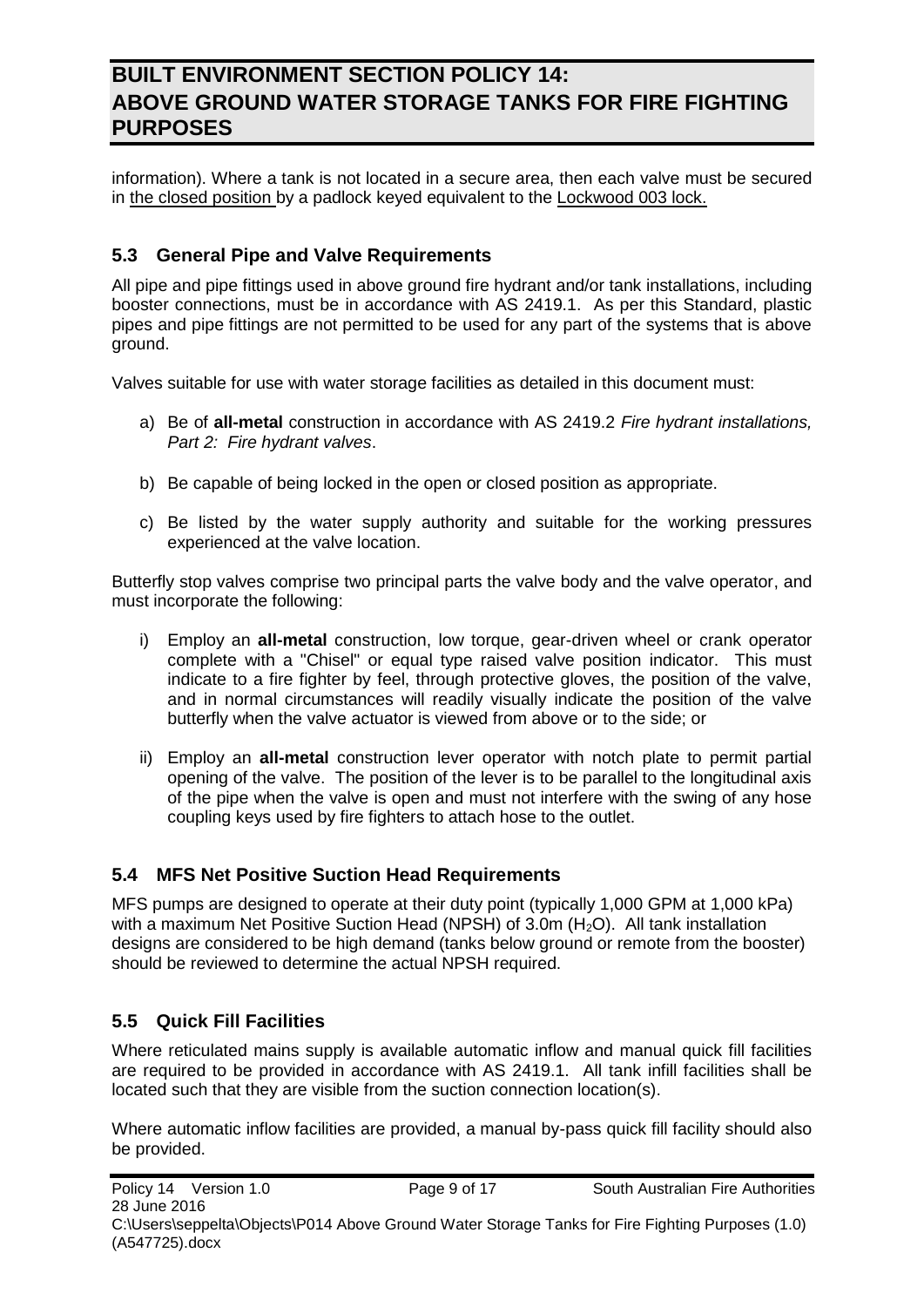**The water supply to a site must be able to satisfy the flow requirements for all firefighting systems operating simultaneously for the required duration.**

See [Figure 2](#page-13-0) for further information.

*NOTE: Automatic infill is required where the effective storage capacity of the tank(s) has been reduced to allow for make-up supply in accordance with AS 2419.1.*

### <span id="page-9-0"></span>**5.6 Vortex Inhibitor (Anti-Cavitation Plate)**

Vortex inhibitors are required and shall be provided in accordance with AS 2419.1. Where the tank serves a combined hydrant and sprinkler system and a combined flow rate in excess of 40 L/s is required, the design of the vortex inhibitor shall be in accordance with AS 2118.1suitable for the specified flow conditions.

### <span id="page-9-1"></span>**5.7 Tank Contents Indicator**

Each tank shall be fitted with a tank contents indicator in accordance with AS 2419.1. See [Figure 3](#page-14-0) for examples.

Tank contents indicators shall be visible from each tank suction outlet. Where a booster is provided that is located remote from the tanks (the tanks are not visible from that location) then remote tank level indication shall be provided within the booster cabinet.

#### <span id="page-9-2"></span>**5.8 Signage**

Water storage tanks for firefighting shall have the following signs written in upper case lettering in a colour contrasting with that of its background. The following signs are required as a minimum:

- a) Where the tank storage forms part of a fire hydrant system in accordance with AS 2419.1 (i.e. is a fire hydrant tank), then the tank shall be identified with signage in accordance with AS 2419.1.
- b) Where the tank storage does not form part of a fire hydrant system in accordance with AS 2419.1 (i.e. is a standalone water storage tank), each tank shall be identified with the signage "WATER FOR FIRE FIGHTING" and the tank capacity written in 100 mm lettering on the side of each tank and repeated so that the sign is visible from all approaches to the tank. The sign shall be in fade-resistant lettering in a colour contrasting with that of the background.
- c) Each contents indicator shall be sign-written, as per AS 2419.1.
- d) Each quick fill valve shall be engraved or sign-written in a fade-resistant method in a colour contrasting with that of the background, in upper case lettering not less than 50mm in height as follows: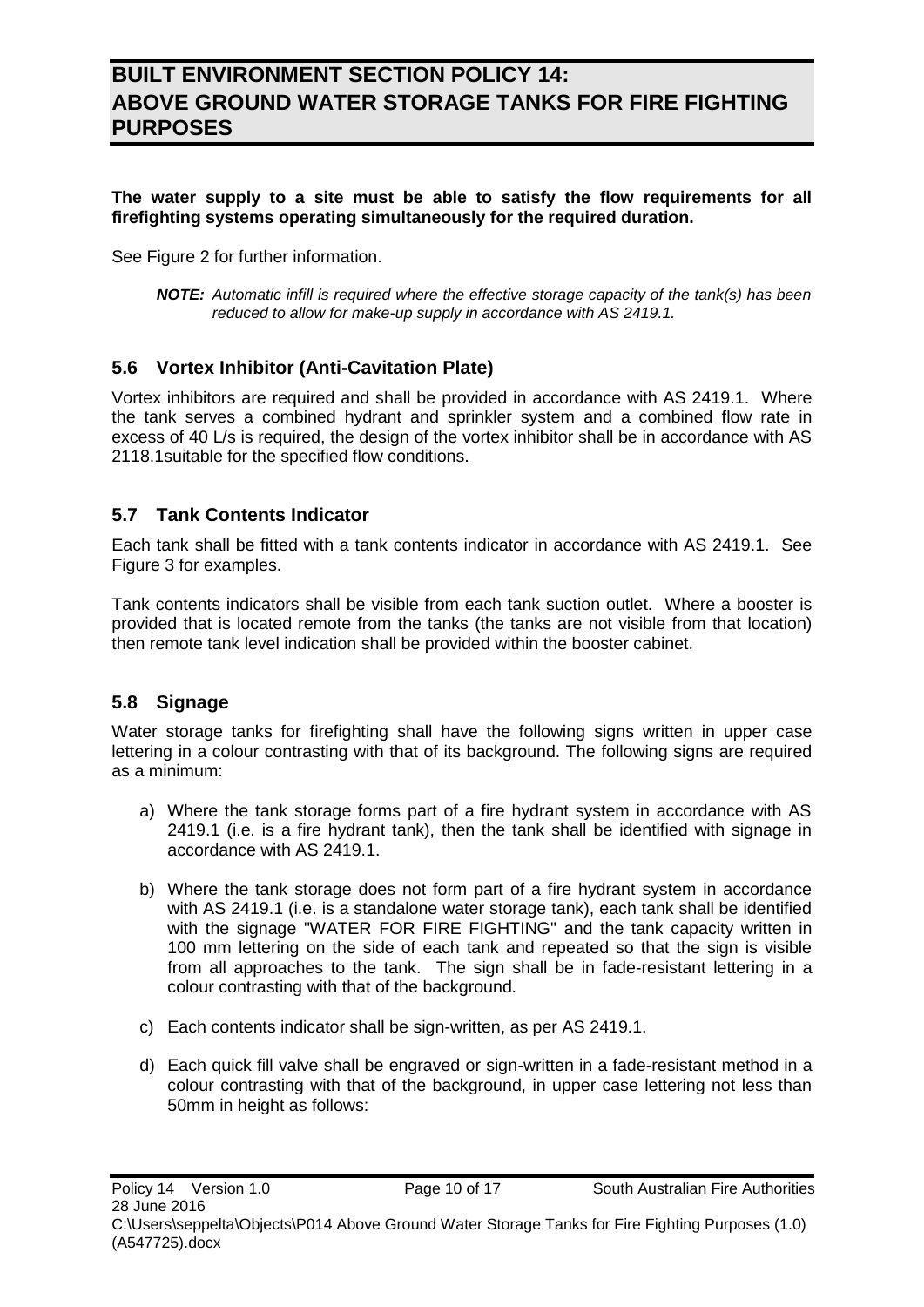- i) For automatic infill valves: "AUTOMATIC TANK INFILL VALVE"
- ii) For manual quick fill valves: "MANUAL TANK QUICK-FILL VALVE FOR FIRE FIGHTER USE"

### <span id="page-10-0"></span>**6 TANK CAPACITIES**

In accordance with AS 2419.1:

"*the minimum capacity of the source of water supply for fire hydrant installations shall be not less than that necessary to satisfy the minimum flow rates specified in Clause 2.3.1 or 3.3, as appropriate, for a duration of not less than 4 hours.*"

Further:

"*Where the town main is capable of providing make-up supply to the on-site storage, the capacity of the on-site storage shall be such that a 4 h supply is available based on the difference in flow rates between the fire hydrant system required flow rate and the make-up flow rate.*"

Where the effective storage capacity of the tank is reduced in accordance with AS 2419.1 to incorporate an automatic inflow to supplement the supply from a reticulated town main, **no on-site storage tank shall have a useable capacity of less than 30 minutes supply at the required flow rate for the individual / combined systems**, as appropriate.

Further, where the effective storage capacity of the tank is reduced as per above **and the flow requirements of AS 2419.1 are for the operation of 1 hydrant valve only**, then no on-site storage tank shall have a useable capacity of less than 25,000L.

*NOTE: See AS2419.1 for further details regarding on-site tank storage capacities.*

Notwithstanding the above, Minister's Specification SA H3.2 *Concessions and specific requirements for farm buildings* may provide concessions in relation to the onsite tank storage capacities and make-up flows for firefighting water storage tanks for certain farm buildings. Farm buildings approved under Minister's Specification SA H3.2 must comply with the minimum firefighting water storage requirements of that document.

### <span id="page-10-1"></span>**7 OVERFLOWS & MICROBIOLOGICAL AIR BREAKS**

Overflow pipe sizes and air space between the ball valve and tank water level must be designed in accordance with AS/NZS 3500 and suitable for the ball valve size only. Quick fill pipes must be raised above the water level a minimum of 4 times the diameter of the pipe. The tank must be sufficiently robust and be complete with suitable relief openings in the tank lid to accommodate overflow should a manual quick fill valve be left on with the tank completely full of water. The water supply authority must be consulted to assess if any back flow prevention device is required for the ball valve, which could be submerged for a short period if a manual quick fill is allowed to overfill the tank. (See [Figure 2](#page-13-0) for further information).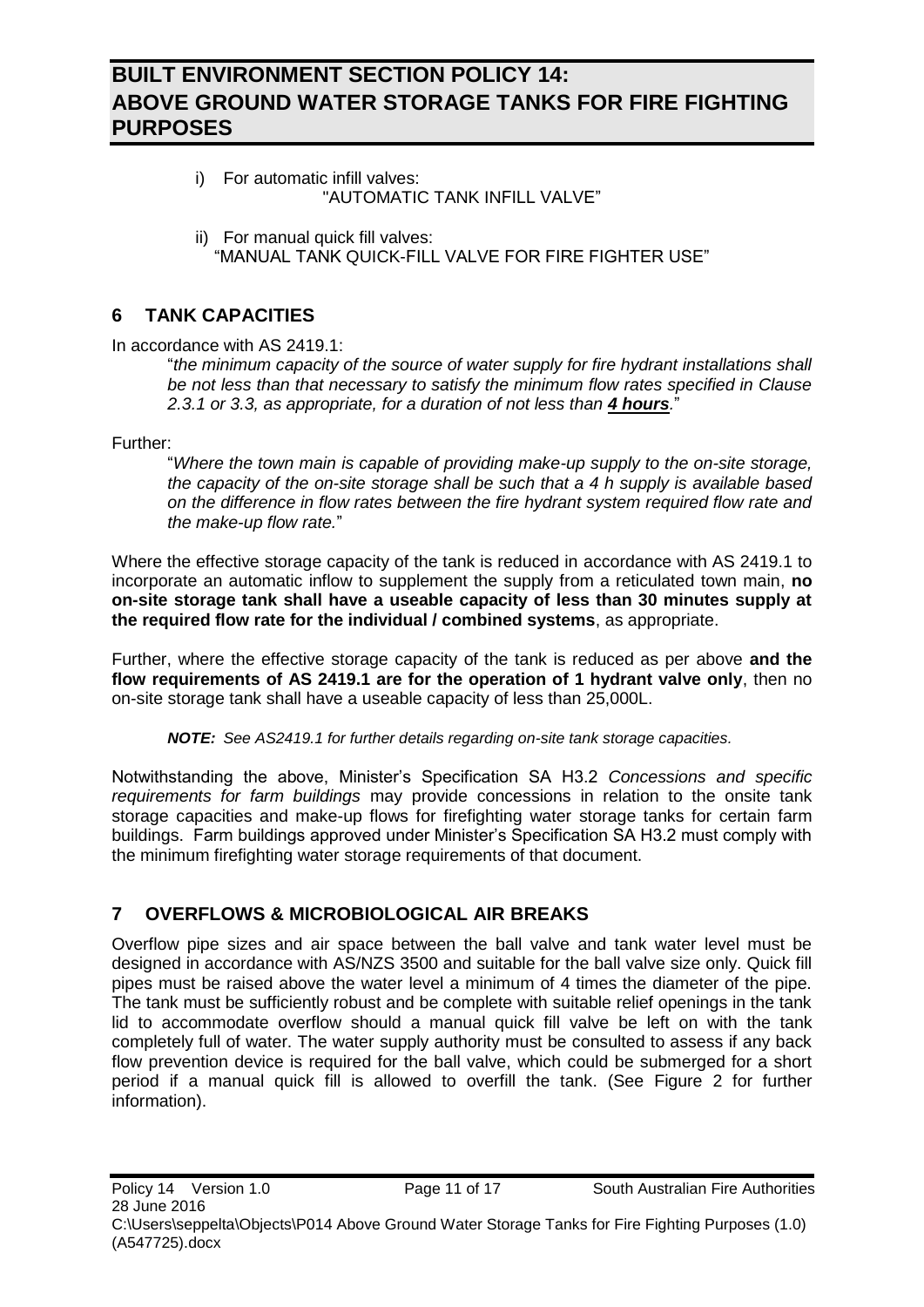### <span id="page-11-0"></span>**8 MULTIPLE TANKS**

Where multiple tanks are required for the water supply, each tank must provide an independently valved water supply. Where only two tanks are provided, each valved connection must be not less than 150mm in diameter. Where 3 or more tanks are provided, each valved connection must be not less than 100mm in diameter. A common manifold interconnecting each valved tank must be of not less than 150mm nominal bore.

*NOTE: A 150mm bore is required for a suction connection. Where two tanks are provided, when one is shut down the remaining tank must supply the total flow. For more than two tanks, a minimum of two supplies will be available, hence the permitted reduced tank connection size.* 

### <span id="page-11-1"></span>**9 EXAMPLES OF SYSTEM ARRANGEMENTS**

**[Figure 4](#page-15-0)** shows a typical system arrangement where the performance of the street main does not meet the design requirements of AS 2419.1.

**[Figure 5](#page-15-1)** shows a tank system where pumps are provided to achieve the required performance specified in AS 2419.1. In this instance, a pump appliance is connected to the tank and can supplement the pumped supply.

Whilst a large incoming water supply is shown in this figure with provision for a fire appliance to draw water from a twin outlet feed hydrant, in some cases where only a small domestic water supply is available, the tank will be a stand alone facility with no large bore water supply. In such instances, a ball valve make up supply will be necessary having a performance sufficient to compensate for evaporative and routine hydrant flow test losses.

**[Figure 6](#page-16-1)** shows acceptable interconnections between fire storage tanks.

**[Figure 7](#page-16-0)** shows acceptable hardstand arrangements and dimensions for fire service pump appliances in relation to single/dual tank suction connection arrangements. Where more than two pump appliances are required, the hardstand area shall be increased as required.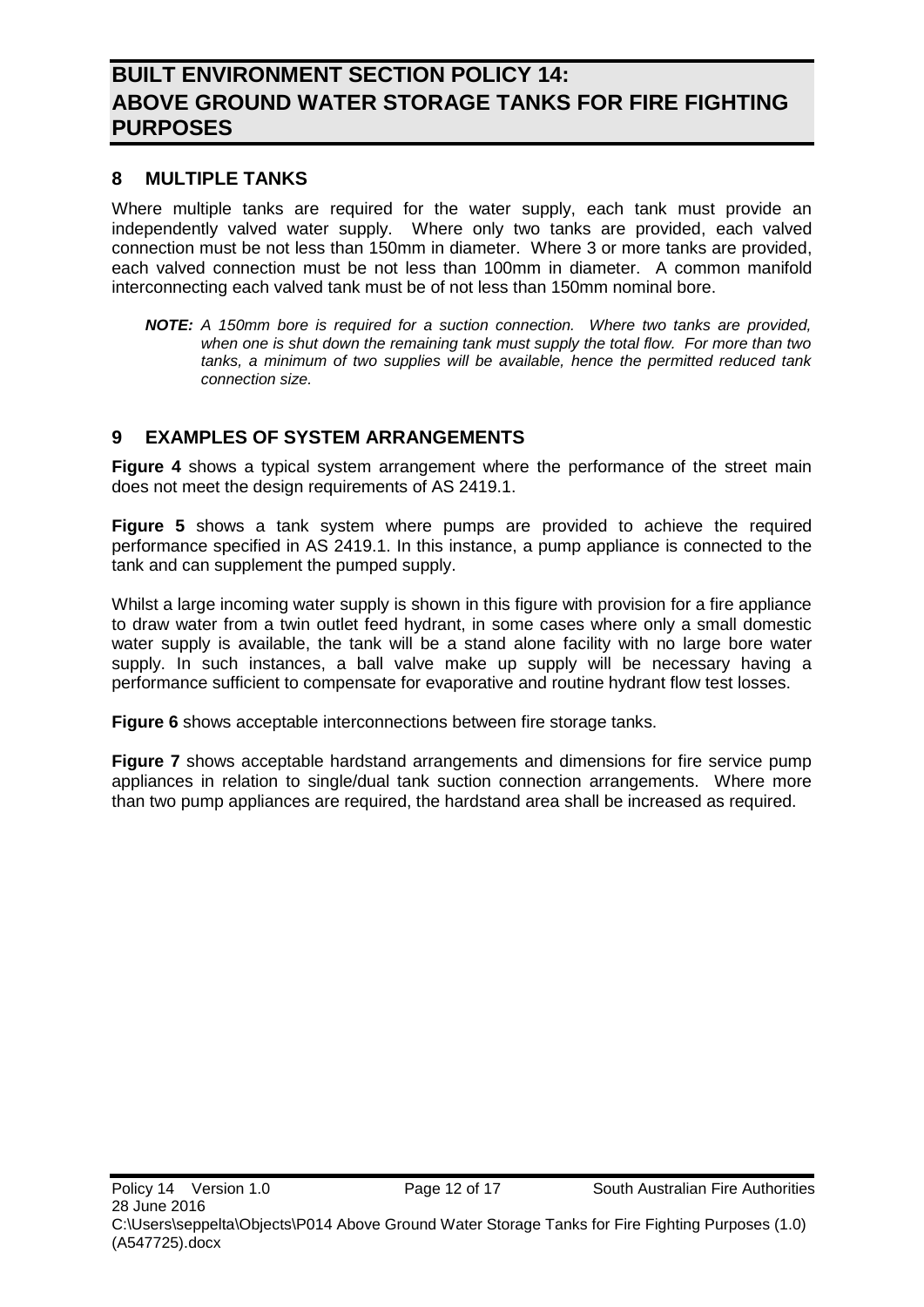

(b) Part plan

#### **DIMENSIONS IN MILLIMETRES**

<span id="page-12-0"></span>**Figure 1 - Typical arrangement of fire brigade connections to an above-ground external storage tank (shows vortex inhibitor suitable up to 40 L/s) (taken from AS 2419.1 Figure 5.4.2). Refer Section [5.1](#page-7-1) for specific tank suction connection requirements.**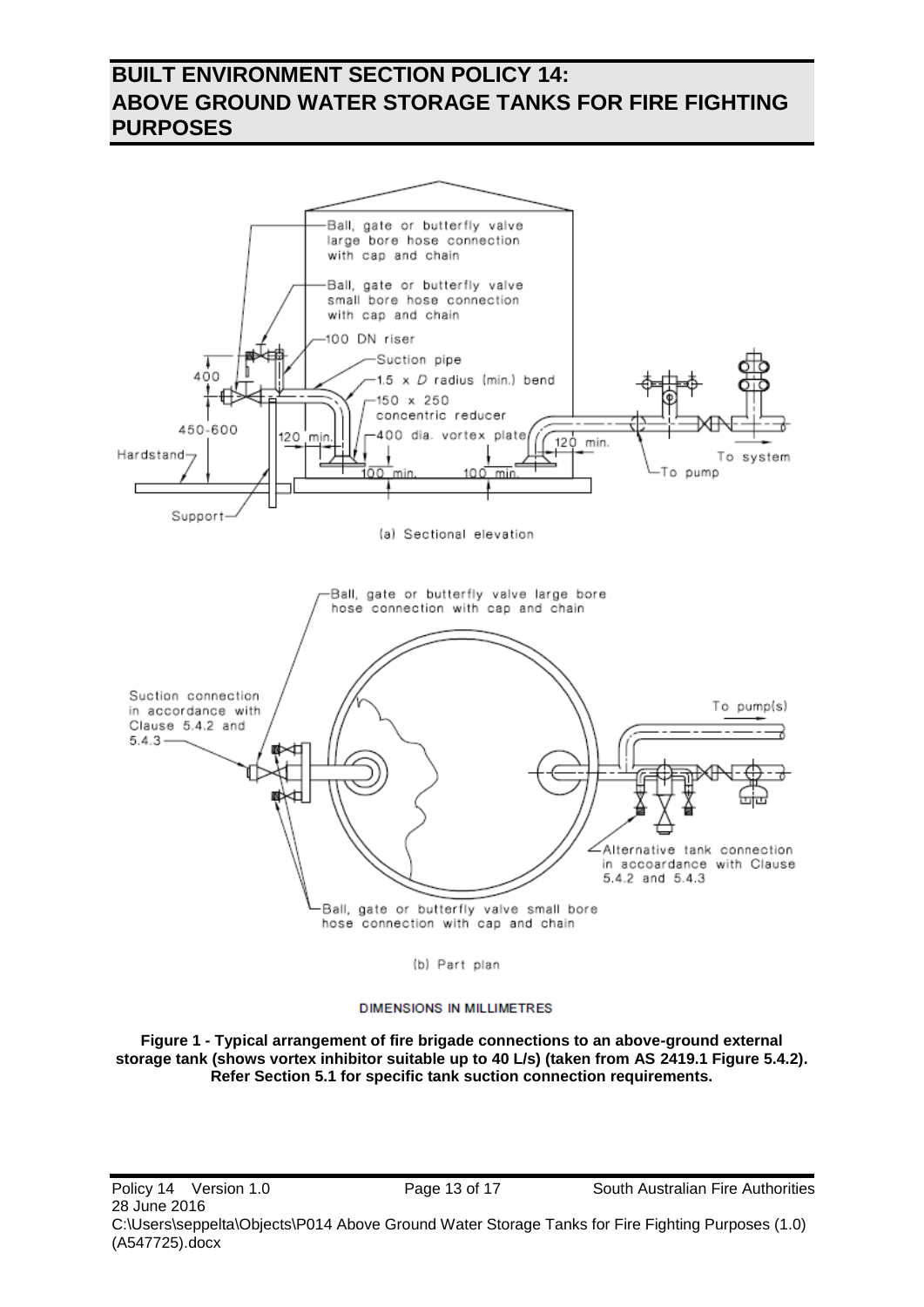

<span id="page-13-0"></span>**Figure 2 - Typical sectional elevation of an above-ground external storage tank showing fill and quick-fill arrangements (taken from AS 2419.1 Figure 5.2.3)**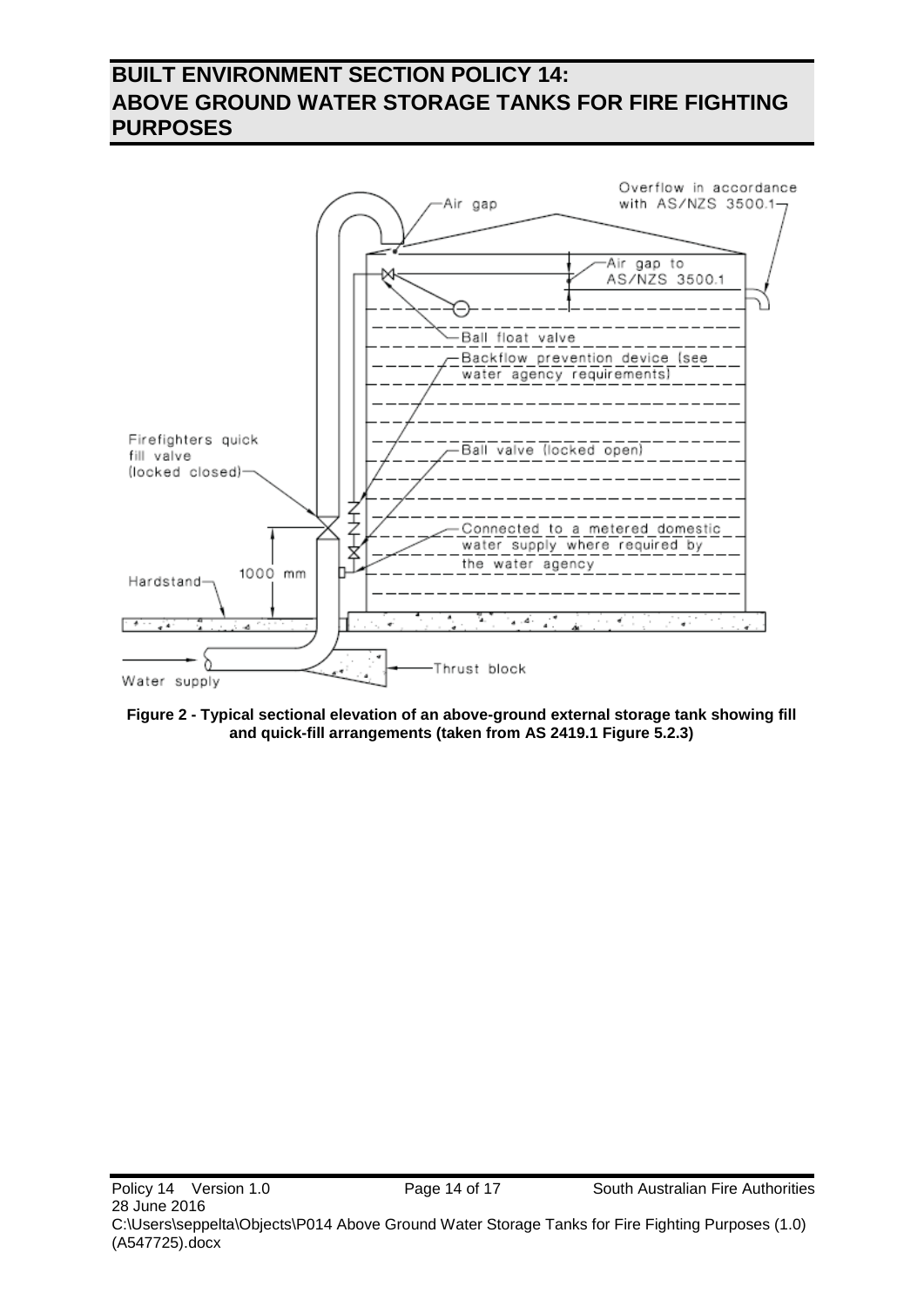

<span id="page-14-0"></span>**Figure 3 – Typical tank contents indicators.**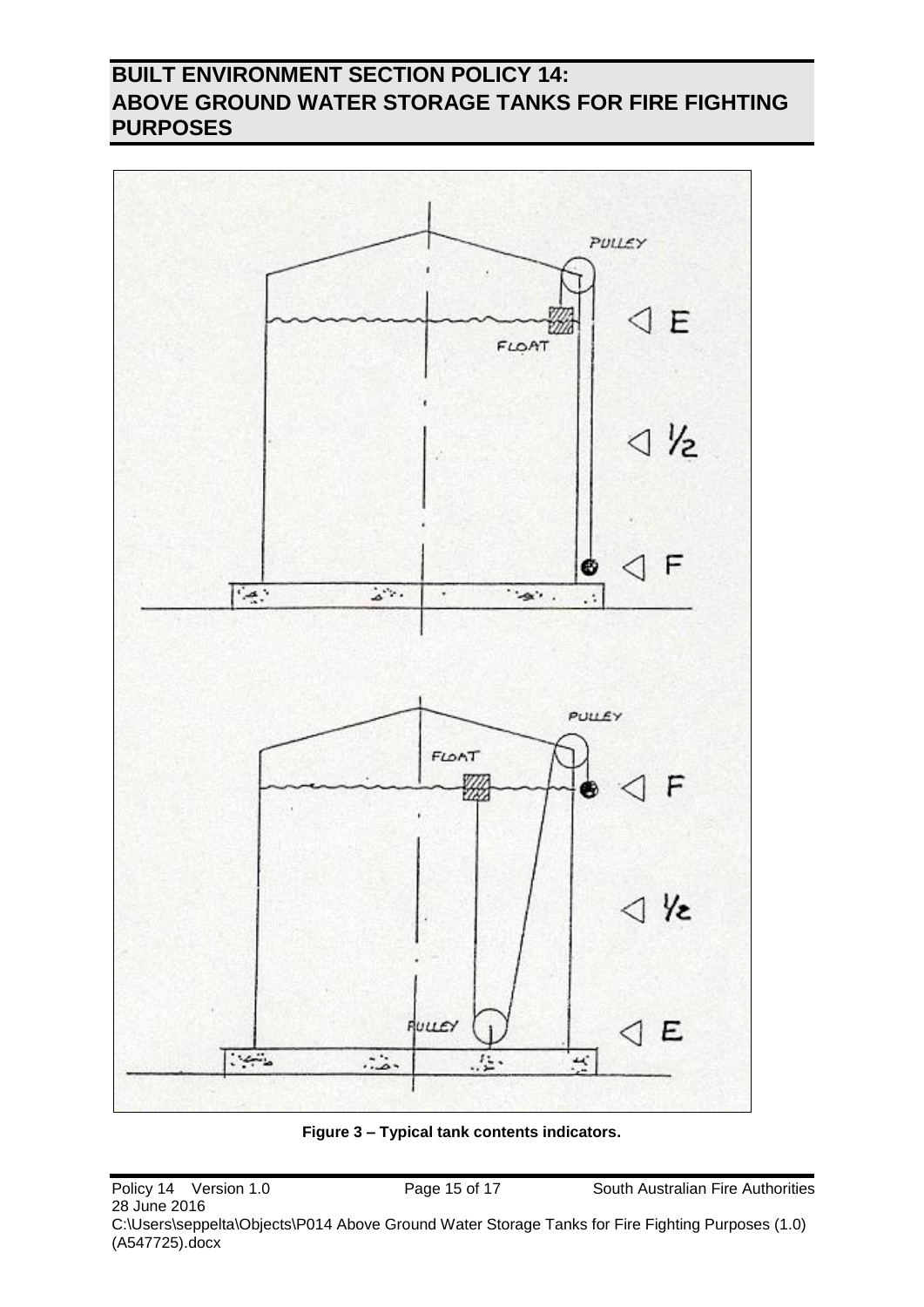

**Figure 4 - Water supply when the flow rate is below that required.**

<span id="page-15-0"></span>

<span id="page-15-1"></span>**Figure 5 - Pumped system water supply when the flow rate is below that required.**